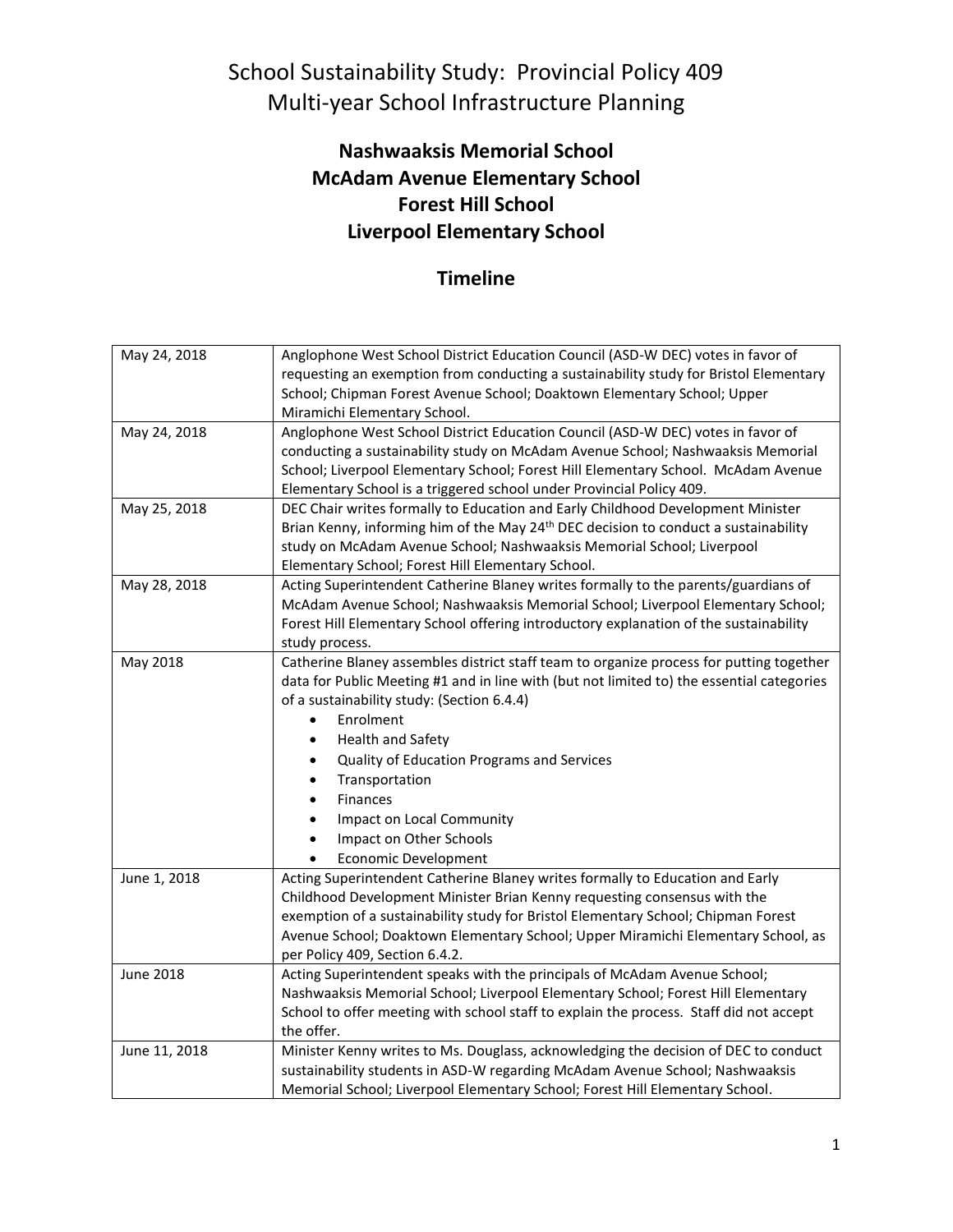# School Sustainability Study: Provincial Policy 409 Multi-year School Infrastructure Planning

| July 3, 2018       | Acting Superintendent Catherine Blaney sends updated letter (dated June 1, 2018) to<br>Education and Early Childhood Development Minister Brian Kenny requesting           |
|--------------------|----------------------------------------------------------------------------------------------------------------------------------------------------------------------------|
|                    | consensus with exemption of sustainability study for Bristol Elementary School;                                                                                            |
|                    | Chipman Forest Avenue School; Doaktown Elementary School; Upper Miramichi                                                                                                  |
|                    | Elementary School; Minto Memorial High School; Southern Victoria High School;<br>Tobique Valley High School.                                                               |
| July 30, 2018      | Minister Kenny writes to Catherine Blaney confirming exemptions for Bristol<br>Elementary School; Chipman Forest Avenue School; Doaktown Elementary School;                |
|                    | Upper Miramichi Elementary School; Minto Memorial High School; Southern Victoria<br>High School; Tobique Valley High School.                                               |
| August 2018        | District Team gathers to review powerpoints, clarify data and next steps                                                                                                   |
|                    | Section of ASD-W website established to house information and provide for public                                                                                           |
|                    | commentary for all schools.                                                                                                                                                |
| August 2018        | Acting Superintendent Catherine Blaney met with Administration from McAdam                                                                                                 |
|                    | Avenue School; Nashwaaksis Memorial School; Liverpool Street Elementary School;                                                                                            |
|                    | Forest Hill Elementary School to review PowerPoint, explain the expectation for Public                                                                                     |
|                    | Meeting #1 and answer any questions.                                                                                                                                       |
| September 4, 2018  | Acting Superintendent Catherine Blaney writes to parents/guardians of McAdam                                                                                               |
|                    | Avenue School to share meeting dates and outline the process for a sustainability                                                                                          |
|                    | study.                                                                                                                                                                     |
| September 5, 2018  | Acting Superintendent Catherine Blaney writes to parents/guardians of Forest Hill<br>Elementary School to share meeting dates and outline the process for a sustainability |
|                    | study.                                                                                                                                                                     |
| September 17, 2018 | Acting Superintendent Catherine Blaney writes to parents/guardians of Liverpool                                                                                            |
|                    | Street Elementary School to share meeting dates and outline the process for a                                                                                              |
|                    | sustainability study.                                                                                                                                                      |
| September 20, 2018 | Acting Superintendent Catherine Blaney writes to parents/guardians of children at                                                                                          |
|                    | McAdam Avenue School to remind them of Public Meeting #1 on September 25, 2018.                                                                                            |
| September 24, 2018 | Acting Superintendent Catherine Blaney writes to parents/guardians of Nashwaaksis                                                                                          |
|                    | Memorial School to share meeting dates and outline the process for a sustainability                                                                                        |
|                    | study.                                                                                                                                                                     |
| September 24, 2018 | Acting Superintendent Catherine Blaney writes to parents/guardians of children at                                                                                          |
|                    | Nashwaaksis Memorial School to remind them of Public Meeting #1 on September 27,                                                                                           |
|                    | 2018.                                                                                                                                                                      |
| September 25, 2018 | Public Meeting #1 for McAdam Avenue School; 6:30PM at McAdam Avenue School.<br>DEC will tour the school at 5:00PM.                                                         |
| September 27, 2018 | Public Meeting #1 for Nashwaaksis Memorial School; 6:30PM at Nashwaaksis                                                                                                   |
|                    | Memorial School.                                                                                                                                                           |
| September 27, 2018 | Acting Superintendent Catherine Blaney writes to parents/guardians of children at                                                                                          |
|                    | Forest Hill Elementary School to remind them of Public Meeting #1 on October 2,                                                                                            |
|                    | 2018.                                                                                                                                                                      |
| October 2, 2018    | Public Meeting #1 for Forest Hill Elementary School; 6:30PM at Forest Hill Elementary                                                                                      |
|                    | School.                                                                                                                                                                    |
| October 11, 2018   | Acting Superintendent Catherine Blaney writes to parents/guardians of children at                                                                                          |
|                    | Liverpool Street Elementary School to remind them of Public Meeting #1 on October                                                                                          |
|                    | 16, 2018.                                                                                                                                                                  |
| October 16, 2018   | Public Meeting #1 for Liverpool Street Elementary School; 6:30PM at Liverpool Street<br>Elementary School.                                                                 |
| October 18, 2018   | Acting Superintendent Catherine Blaney writes to parents/guardians of children at                                                                                          |
|                    | McAdam Avenue School to remind them of Public Meeting #2 on October 25, 2018.                                                                                              |